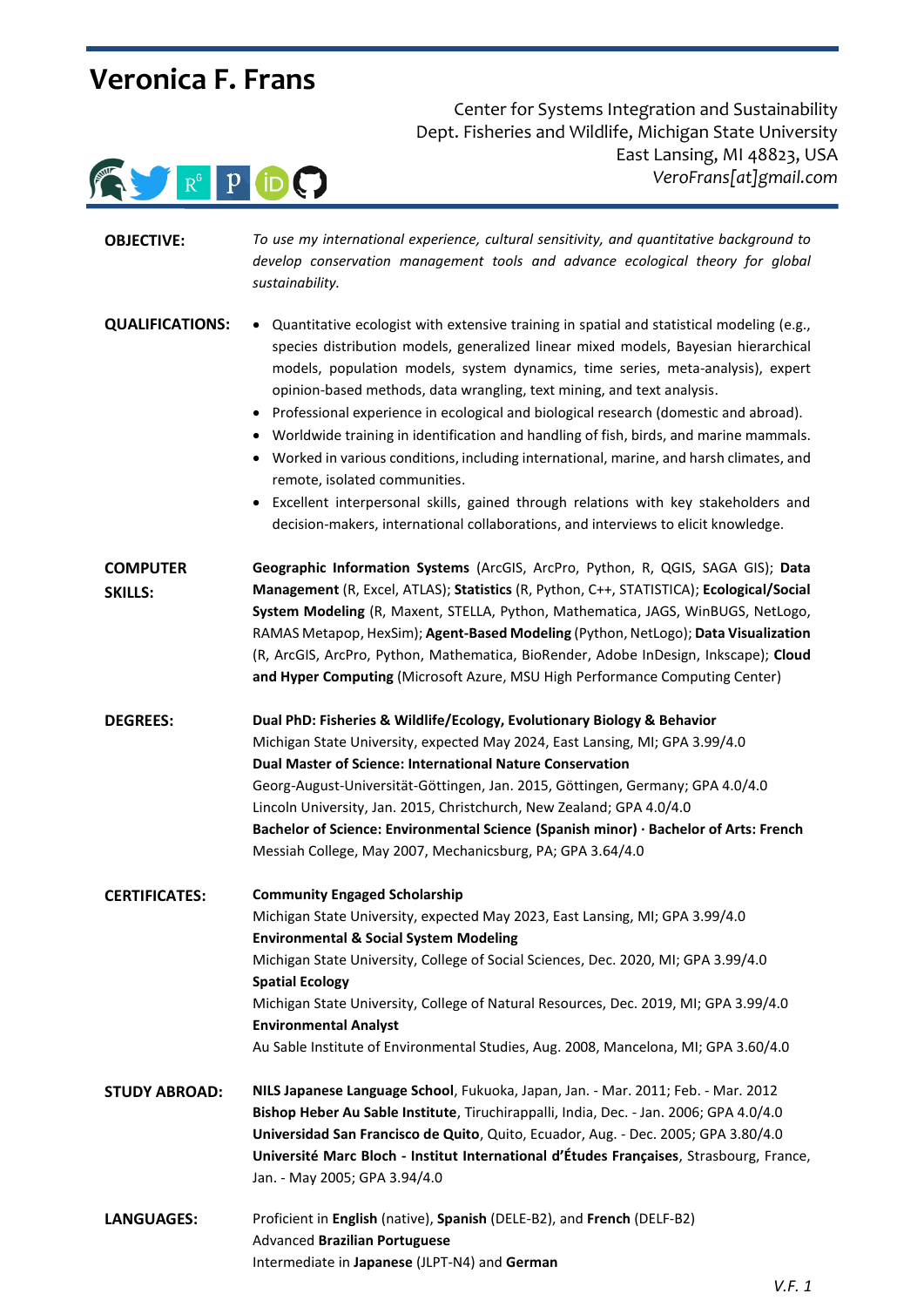### **RELATED WORK EXPERIENCE:** *ASSOCIATE PROFESSOR*

## **AU SABLE INSTITUTE OF ENVIRONMENTAL STUDIES**

## **Mancelona, Michigan Jun. 2021 - present**

- Instructor for the GIS portion of *Land Resources*, an accredited 4-credit summer intensive undergraduate-level course offered to students attending private Christian colleges and universities across the US and Canada.
- Introduced students to Geographic Information Systems, global positioning systems, and spatial data analysis and visualization, using ESRI ArcPro.

## *CONSERVATION CONSULTANT*

## **NEW ZEALAND DEPARTMENT OF CONSERVATION**

## **Wellington, New Zealand (remote) Feb. 2019 - Jun. 2019**

• Initiated and completed a project creating an integrated species distribution modeling database for decision-making and management of the New Zealand sea lion (*Phocarctos hookeri*).

### *NATIONAL MARINE FISHERIES SERVICE (NMFS) OBSERVER* **SALTWATER, INC.**

## **Anchorage, AK, USA Apr. 2009 - Nov. 2013; Apr. - Jun. 2015; Aug. 2016 - Dec. 2017**

- Certified for sampling in the U.S. North Pacific Groundfish Fisheries Program.
- Sampled for species composition on commercial longline, trawl, pot, and factory vessels throughout the Gulf of Alaska and Bering Sea (> 800 sea days).
- Constructed sound sampling designs to sort, weigh and collect specimens for species of interest and estimate total catch, sending data via ATLAS for analysis.

## *MARINE SPATIAL PLANNING (MSP) RESEARCH ASSISTANT*

## **SOUTH ATLANTIC ENVIRONMENTAL RESEARCH INSTITUTE**

## **Stanley, Falkland Islands Aug. 2015 - Jun. 2016**

- Collated, mapped, and compared historical and contemporary occurrence data on baleen whales in the Falkland Islands' waters.
- Interviewed locals and marine users for anecdotal evidence on whale presence.
- Modeled baleen whale distribution for MSP and government decision-making.
- Mapped locations became the world's first Key Biodiversity Areas for whales.
- Wrote grant proposals and successfully received a grant for MSP research.
- Assisted in GPS-tagging and tracking of black-browed albatross, whale stranding data collection (necropsies), and writing and editing scientific manuscripts.

## *RESEARCH INTERN*

## **HONG KONG DOLPHIN CONSERVATION SOCIETY**

## **Hong Kong, SAR China Nov. 2012 - Feb. 2013**

## • Conducted line-transect vessel surveys for distribution/abundance of the Indo-Pacific Humpback Dolphin (*Sousa chinensis*) and Finless Porpoise (*Neophocaena phocaenoides*), as well as acoustic surveys and land-based theodolite tracking.

- Recorded effort data and took photos for individual photo-identification.
- Submitted a weekly report of activities and maintained the internship blog website.

## *PROGRAM ASSOCIATE*

## **SUN MOUNTAIN INTERNATIONAL (SMIC)**

## **Quito, Ecuador Aug. 2005 - Jan. 2006; Oct. 2006; Jun. 2007**

• Prepared proposals, workshops on environmental impact assessments, meeting minutes and final reports for non-profit organizations (e.g., CARE, USAID/LAC, Save the Children, World Vision), and translated documents (Spanish-English).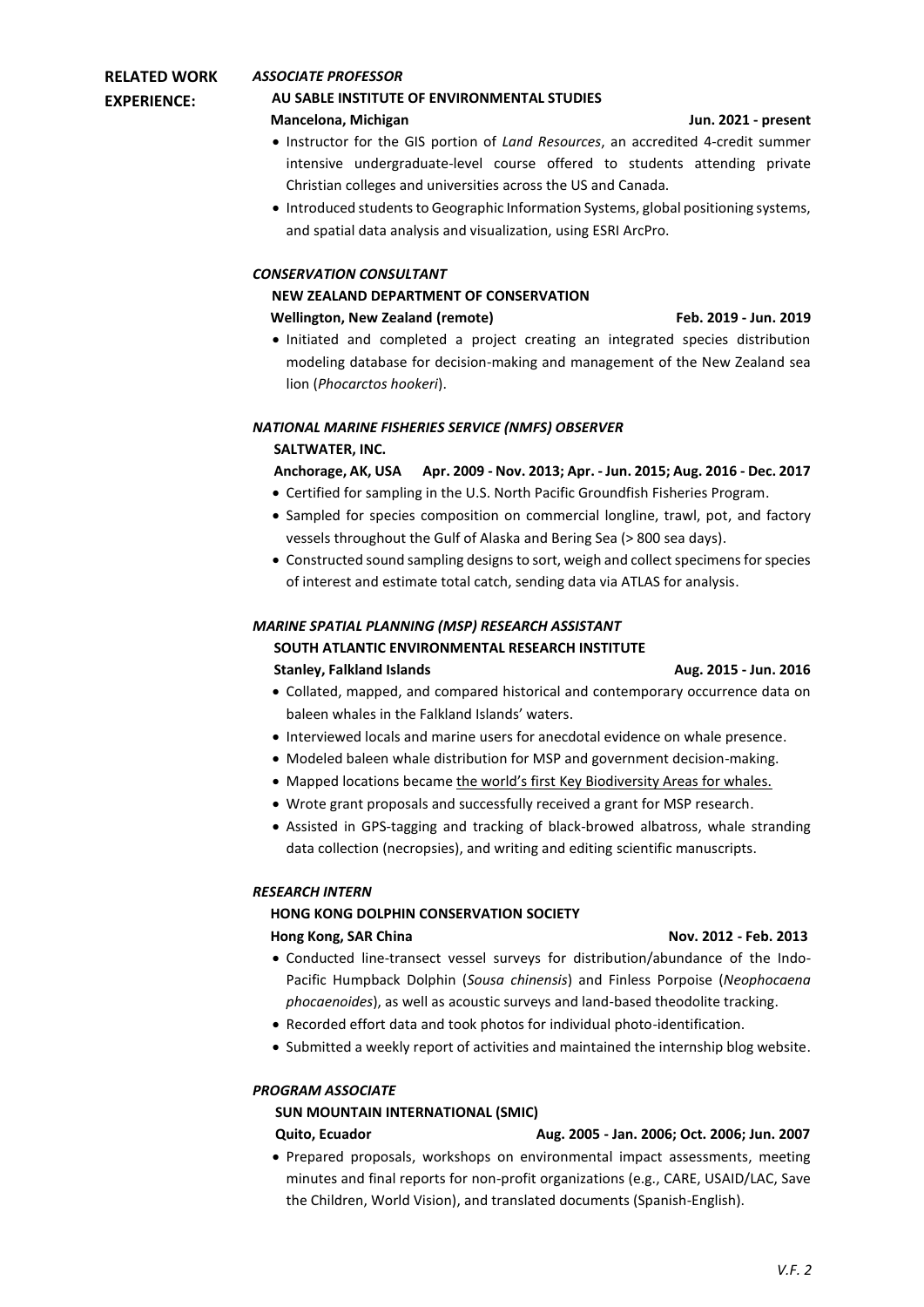|                      | <b>MANAGER'S ASSISTANT</b>                                                                          |                              |
|----------------------|-----------------------------------------------------------------------------------------------------|------------------------------|
|                      | <b>VERTE VALLÉE: LA GRIVELIÈRE</b>                                                                  |                              |
|                      | <b>Vieux-Habitants, Guadeloupe</b>                                                                  | Jan. 2007                    |
|                      | • Assisted in ecotourism management and restaurant service on a coffee plantation.                  |                              |
|                      | • Translated for tours (French-English).                                                            |                              |
|                      | <b>RESEARCH ASSISTANT</b>                                                                           |                              |
|                      | <b>MESSIAH COLLEGE BIOLOGY DEPARTMENT</b>                                                           |                              |
|                      | Mechanicsburg, PA, USA                                                                              | Sep. - Dec. 2004             |
|                      | • Studied the effects of Bt corn pollen on lacewing (Chrysoperla plorabunda)<br>reproduction rates. |                              |
|                      | <b>MESSIAH COLLEGE BIOLOGY DEPARTMENT</b>                                                           |                              |
|                      | Mechanicsburg, PA, USA                                                                              | Jan. - May; Sep. - Dec. 2004 |
|                      | • Studied Panama golden frog (Atelopus zeteki) morphology and photo identification.                 |                              |
|                      | UNIVERSITY OF BELIZE INSTITUTE OF MARINE STUDIES                                                    |                              |
|                      | <b>Calabash Caye and Belize City, Belize</b>                                                        | Jun. - Aug. 2004             |
|                      | • Collected, separated and dried leaf litter of 3 mangrove species on 4 islands in                  |                              |
|                      | Ambergris Caye, Belize for CARICOMP calculations.                                                   |                              |
| <b>GRANTS AND</b>    | <b>Cloud Computing Fellowship</b>                                                                   | Aug. 2021                    |
| <b>AWARDS:</b>       | Institute for Cyber-Enabled Research, Michigan State University                                     | training + \$200 USD         |
|                      | Kellogg Biological Station Long Term Ecological Research (LTER) Fellowship                          | Apr. 2020                    |
|                      | Kellogg Biological Station, Michigan State University                                               | \$6,500 USD                  |
|                      | Au Sable Graduate Research Fellowship                                                               | Apr. 2020 - 2023             |
|                      | Au Sable Institute of Environmental Studies                                                         | \$800 USD                    |
|                      | <b>National Science Foundation (NSF) Graduate Research Fellowship</b>                               | Aug. 2018 - 2023             |
|                      | National Science Foundation Graduate Research Fellowship Program                                    | \$138,000 USD                |
|                      | Michigan State University (MSU) Enrichment Fellowship                                               | May 2018 - 2023              |
|                      | Michigan State University Graduate School                                                           | \$73,600 USD                 |
|                      | <b>Modelling Complex Ecological Dynamics (MCED) Award</b>                                           | Dec. 2017                    |
|                      | 1st Prize (Master's/Bachelor's category)                                                            |                              |
|                      | 2017 Ecology Across Borders Conference - Ecological Society of Germany, Austria &                   |                              |
|                      | Switzerland (http://www.mced-ecology.org/?page id=1151)                                             | <b>€250 EUR</b>              |
|                      | <b>NASA-MSU Professional Enhancement Award</b>                                                      | Feb. 2016                    |
|                      | 2016 US International Association of Landscape Ecology Conference                                   | \$800 USD                    |
|                      | Falkland Islands Government Environmental Studies Budget                                            | Oct. 2015                    |
|                      | Predicting baleen whale distributions for management using species distribution                     |                              |
|                      | modelling                                                                                           | £3,860 FKP                   |
| <b>PUBLICATIONS:</b> | <b>JOURNAL ARTICLES</b>                                                                             |                              |
|                      | . Frans VF, Augé AA, Fyfe J, Zhang Y, McNally N, Edelhoff H, Balkenhol N, Engler JO (2021).         |                              |

Integrated SDM database: enhancing the relevance and utility of species distribution models in conservation management. **Methods [in Ecology and Evolution](https://doi.org/10.1111/2041-210X.13736)**.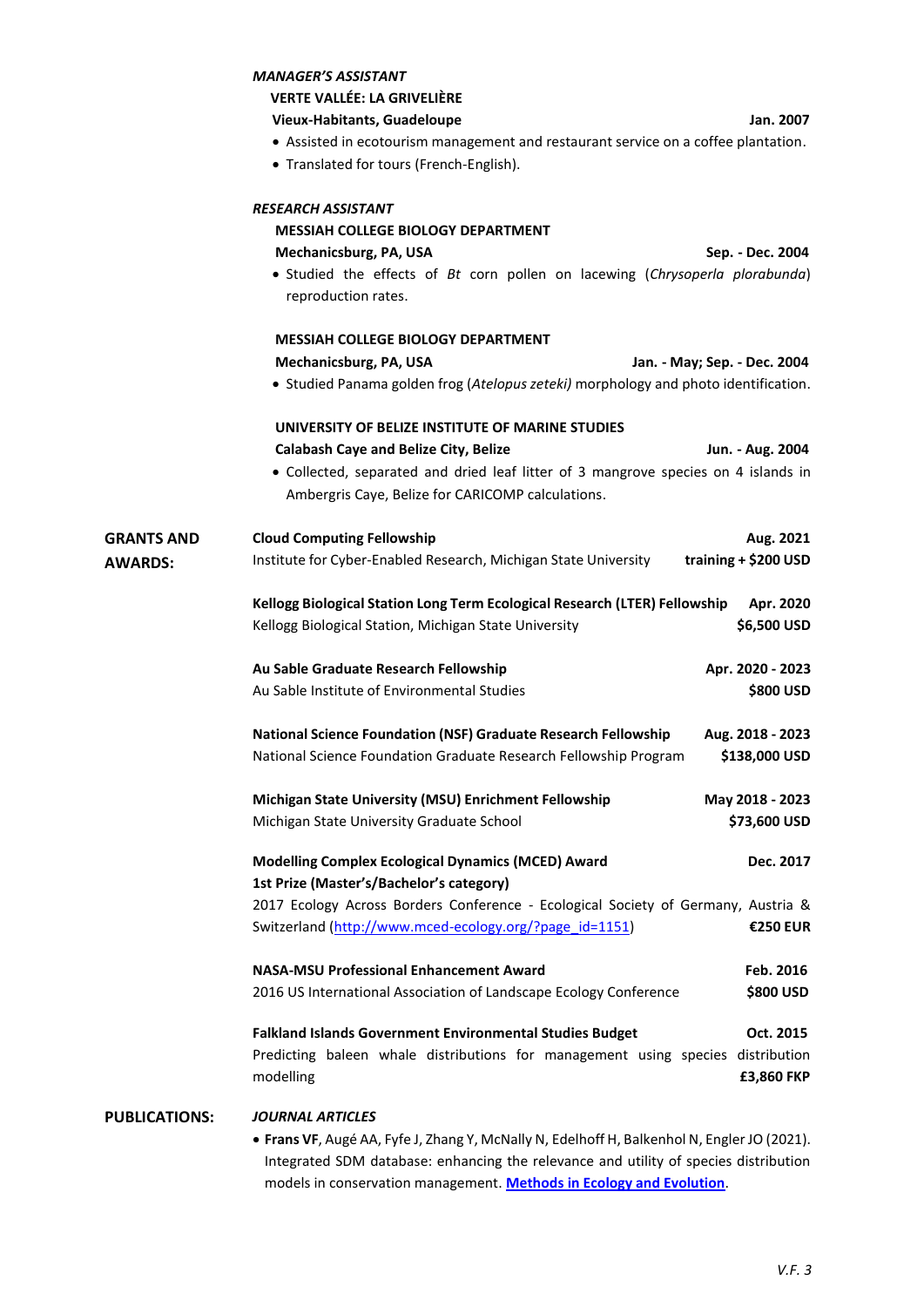- Wang Z, Li X, Li Y, **Frans VF**, Yan J, Zhang L (2020). A network perspective for mapping freshwater service flows at the watershed scale. **[Ecosystem Services](https://doi.org/10.1016/j.ecoser.2020.101129)** 45:101129. [5 citations]
- Wang J, Chen X, Liu Z, **Frans VF**, Xu Z, Qiu X, Xu F, Li Y (2019). Assessing the water and carbon footprint of hydropower stations at a national scale. **[Energy Policy](https://doi.org/10.1016/j.scitotenv.2019.04.148)** 676:595-612. [6 citations]
- Augé AA, Otley H, Rendell N, **Frans VF** (2018). Spatial distribution of cetacean strandings in the Falkland Islands to define monitoring opportunities. **[Journal of Cetacean](https://archive.iwc.int/?r=7931)  [Research and Management](https://archive.iwc.int/?r=7931)** 19:1-7. [1 citation]
- **Frans VF**, Augé AA, Edelhoff H, Erasmi S, Balkenhol N, Engler JO (2018). Quantifying apart what belongs together: a multi-state species distribution modelling framework for species using distinct habitats. **[Methods in Ecology and Evolution](https://doi.org/10.1111/2041-210X.12847)** 9:98-108. [18 citations - [Altmetrics](https://wiley.altmetric.com/details/21336345): 43 (top 5%)]
- **Frans VF**, Augé AA (2016). Use of local ecological knowledge to investigate endangered baleen whale recovery in the Falkland Islands. **[Biological Conservation](https://doi.org/10.1016/j.biocon.2016.08.017)** 202:217-137. [25 citations; 4 news mentions (e.g. [Popular Science\)](https://www.popsci.com/local-ecological-knowledge-saves-endangered-animals) - [Altmetrics:](https://www.altmetric.com/details/11846217) 61 (top 5%)]

### *GOVERNMENT REPORTS*

• **Frans VF** (2019). Suitable habitats for New Zealand sea lions: mapping and restoration. *Prepared for:* **[New Zealand Department of Conservation](https://www.doc.govt.nz/globalassets/documents/conservation/marine-and-coastal/marine-conservation-services/reports/nz-sea-lions/project2020-nzsl-habitat-mapping-report.pdf)**, Wellington, New Zealand.

### *MASTER THESIS*

• **Frans VF** (2015). Recolonization of the New Zealand sea lion (*Phocarctos hookeri*): using predictive niche models to identify suitable breeding habitats for management. **MSc. Thesis**, Göttingen, Germany.

### **PRESENTATIONS:** *INVITED TALKS*

- **Frans VF** (2021). Unexpected neighbors: biodiversity and us. **BioLogos Creation Care Summit**, Grand Rapids, Michigan.
- **Frans VF** (2020). What local ecological knowledge can tell us about whales in the Falkland Islands. Biology Seminar Series. **Anglia Ruskin University**, Cambridge, England.
- **Frans VF** (2020). Student Keynote. **State of the ASA 2020**, American Scientific Affiliation, Summer Something Series 2020.
- **Frans VF** (2016). A whale of a tale: using local ecological knowledge to investigate baleen whale recovery and distribution around the Falkland Islands. **University of Alaska Fairbanks**, Fairbanks, Alaska.

### *CONFERENCES*

- **Frans VF** (2020). New era, new niche, new theory: revising ecological niche theory to account for human influence in the Anthropocene. **Kellogg Biological Station LTER Graduate Fellow Lightning Talks**, KBS LTER, Hickory Corners, Michigan.
- **Frans VF** (2019). New Zealand sea lion habitat mapping: final report. **Conservation Services Programme (CSP) and New Zealand sea lion Threat Management Plan (TMP) - Technical Working Group (October 2019)**, New Zealand Department of Conservation, Wellington, New Zealand.
- **Frans VF** (2019). Finding suitable habitats for the recolonizing New Zealand sea lion. **CSP and New Zealand sea lion TMP - Technical Working Group (March 2019)**, New Zealand Department of Conservation, Wellington, New Zealand.
- **Frans VF** (2018). Kickstarting a literature review with R. **R and Data Science Lightning Talks**, R-Ladies East Lansing, East Lansing, Michigan.
- **Frans VF**, Augé AA, Engler JO, Edelhoff H (2016). A whale of a tale: using local knowledge to predict baleen whale distribution around the Falkland Islands. **International Association of Landscape Ecology**, Asheville, North Carolina.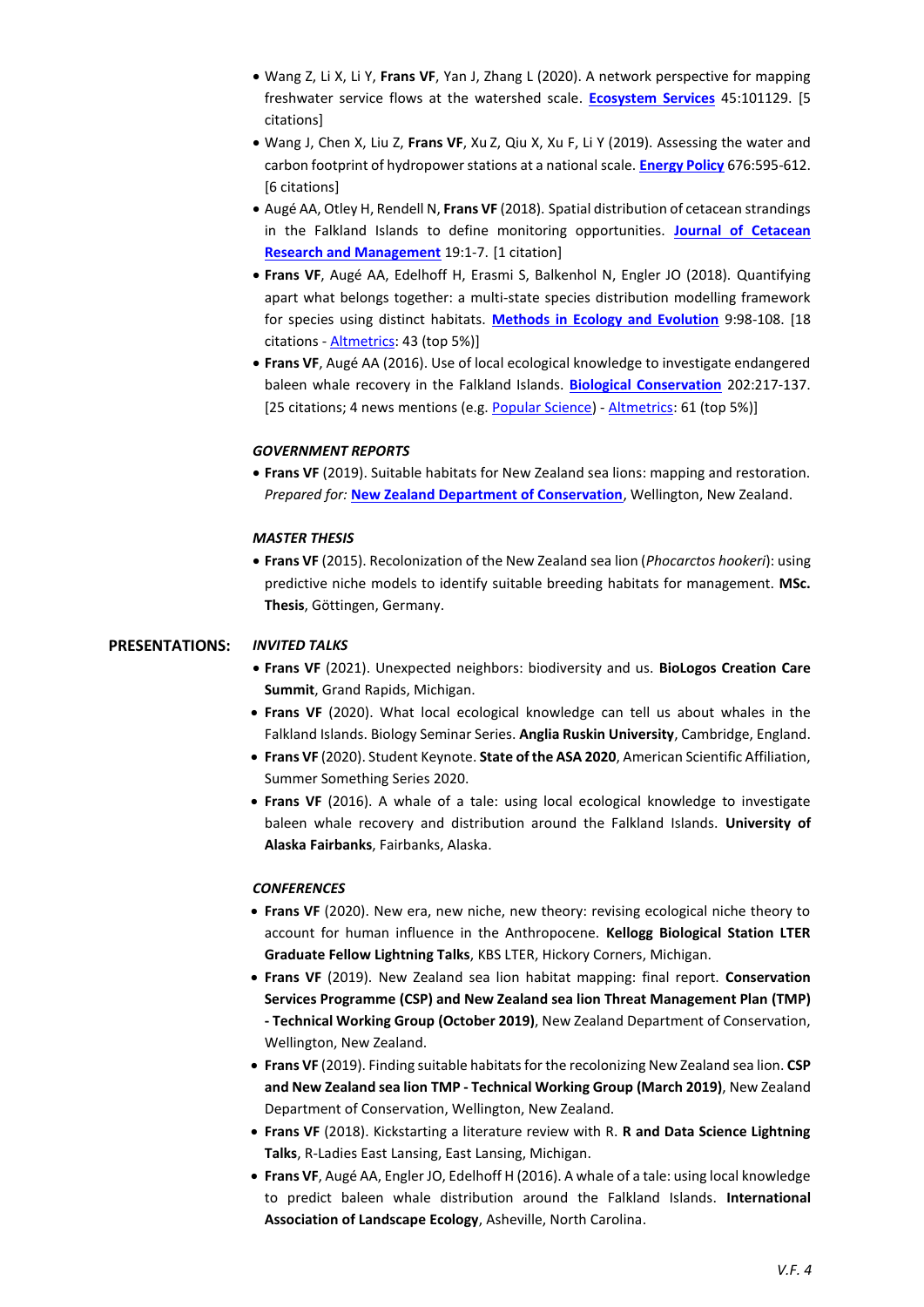• **Frans VF**, Augé AA, Engler JO, Edelhoff H, Chilvers BL, Erasmi S, Balkenhol N (2015). Recolonization of the New Zealand sea lion (*Phocarctos hookeri*): using Maxent to identify suitable breeding habitats for management. **International Association of Landscape Ecology World Congress**, Portland, Oregon.

### *ORAL PRESENTATIONS*

**PUBLIC OUTREACH:**

- **Frans VF** (2016). Return of the whales in the Falkland Islands' waters. **Chamber of Commerce**, Stanley, Falkland Islands.
- **Frans VF** (2015). From a big city to a big world: opportunities in science. **Geospatial Data Visualization Workshop for High School Students (Fall 2015)**, City University of New York, Manhattan, New York.
- **Frans VF** (2012). アラスカの漁業 [Alaska Fishing]. **Friends of Fukuoka.** Fukuoka, Japan.

### *PANEL DISCUSSIONS/ORAL INTERVIEWS*

• **Frans VF**, Bouma-Prediger S, Stump J (2021). Are humans above nature? **[BioLogos](https://youtu.be/ve9iam7Ji4M) [Creation Care Summit](https://youtu.be/ve9iam7Ji4M)**, Grand Rapids, Michigan.

### *NEWSPAPER ARTICLES*

- **Frans VF** (2016). Recuperación de las ballenas en las Falklands, y una explosión de avistamientos. **[Merco Press](http://es.mercopress.com/2016/05/11/recuperacion-de-las-ballenas-en-las-falklands-y-una-explosion-de-avistamientos)**. May 11, 2016.
- **Frans VF** (2016). Whale recovery in Falklands and an explosion of sightings. **[Merco](http://en.mercopress.com/2016/05/04/whale-recovery-in-falklands-and-an-explosion-of-sightings)  [Press.](http://en.mercopress.com/2016/05/04/whale-recovery-in-falklands-and-an-explosion-of-sightings)** May 4, 2016.
- **Frans VF** (2016). Whales returning indicates survey. **[Penguin News](https://www.dropbox.com/s/xkiript2zspgc3x/PN_whales_20160429.pdf?dl=0)** 27(42):7-7.
- **Frans VF** (2015). Mapping historical whale sightings. **[Penguin News](https://www.dropbox.com/s/3ebczbrjd8z29rd/PN_whales_20151023.pdf?dl=0)** 27(6):8-8.

### *WEB BLOGS*

- Engler JO, **Frans VF**, Augé AA (2017). Multi-state species distribution models: what to do when species need multiple habitats. **[Methods Blog](https://methodsblog.wordpress.com/2017/09/04/multi-state-sdms/)**. Sep. 4, 2017.
- **Frans VF** (2016). Marine Spatial Planning: Mapping historical whale sightings to manage the future! **[SAERI Blog](http://www.south-atlantic-research.org/blog/marine-spatial-planning-mapping-historical-whale-sightings-to-manage-the-future/)**. May 3, 2016.
- **Frans VF** (2015). Marine Spatial Planning: Mapping historical whale sightings to help manage the future. **[SAERI Blog](http://www.south-atlantic-research.org/blog/marine-spatial-planning-mapping-historical-whale-sightings-to-help-manage-the-future/)**. Nov. 20, 2015.

### *TV/NEWS BROADCASTS*

• *Falklands in Focus*, **[Falkland Islands TV \(FITV\)](https://www.dropbox.com/s/z5rkvfahaqar11h/FITV%20FiF%20273%20SD%20Part%20One%20-%20Cape%20Dolphin%20Whale_480p.mp4?dl=0)**, Stanley, Falkland Islands. May 16, 2016. Television. Topic: washed up sei whale at Cape Dolphin.

### *NEWS/NEWSLETTER INTERVIEWS*

- Veronica Frans: seeking answers around the world, **[BioLogos](https://biologos.org/articles/veronica-frans-seeking-answers-around-the-world)**, Feb. 03, 2021.
- Profile of transformation: Veronica Frans*,* **[Newsletter of the American Scientific](http://www.asa3.org/ASA/newsletter/2020vol62no2.pdf)  [Affiliation and Canadian Scientific and Christian Affiliation](http://www.asa3.org/ASA/newsletter/2020vol62no2.pdf)**, Summer 2020, 62(2):6.
- Traveling scientist pursues PhD*.* **[The Bridge](https://www.messiah.edu/infob/10/the_bridge/2564/Traveling_scientist_pursues_Ph.D.)**, Summer 2018, 10(1):27.

### **WORKSHOPS:** *DATA AND CODING IN R*

- Data viz 2.0, **[R-Ladies East Lansing](https://github.com/rladies-eastlansing/2020-dataviz2.0)**, East Lansing, MI. Feb. 23, 2020.
- Data wrangling and visualization, **[R-Ladies East Lansing](https://github.com/rladies-eastlansing/2019-workshop-dataviz)**, East Lansing, MI. Oct. 21, 2019.
- Data visualization in R (intermediate), **Social Science Data Analytics Initiative**, East Lansing, MI, June 24, 2019.
- Introduction to data visualization: GGPLOT2, **R-Ladies East Lansing**, East Lansing, MI. Oct. 8, 2018.
- Introduction to tidy data with R, **R-Ladies East Lansing**, East Lansing, MI. Nov. 5, 2018.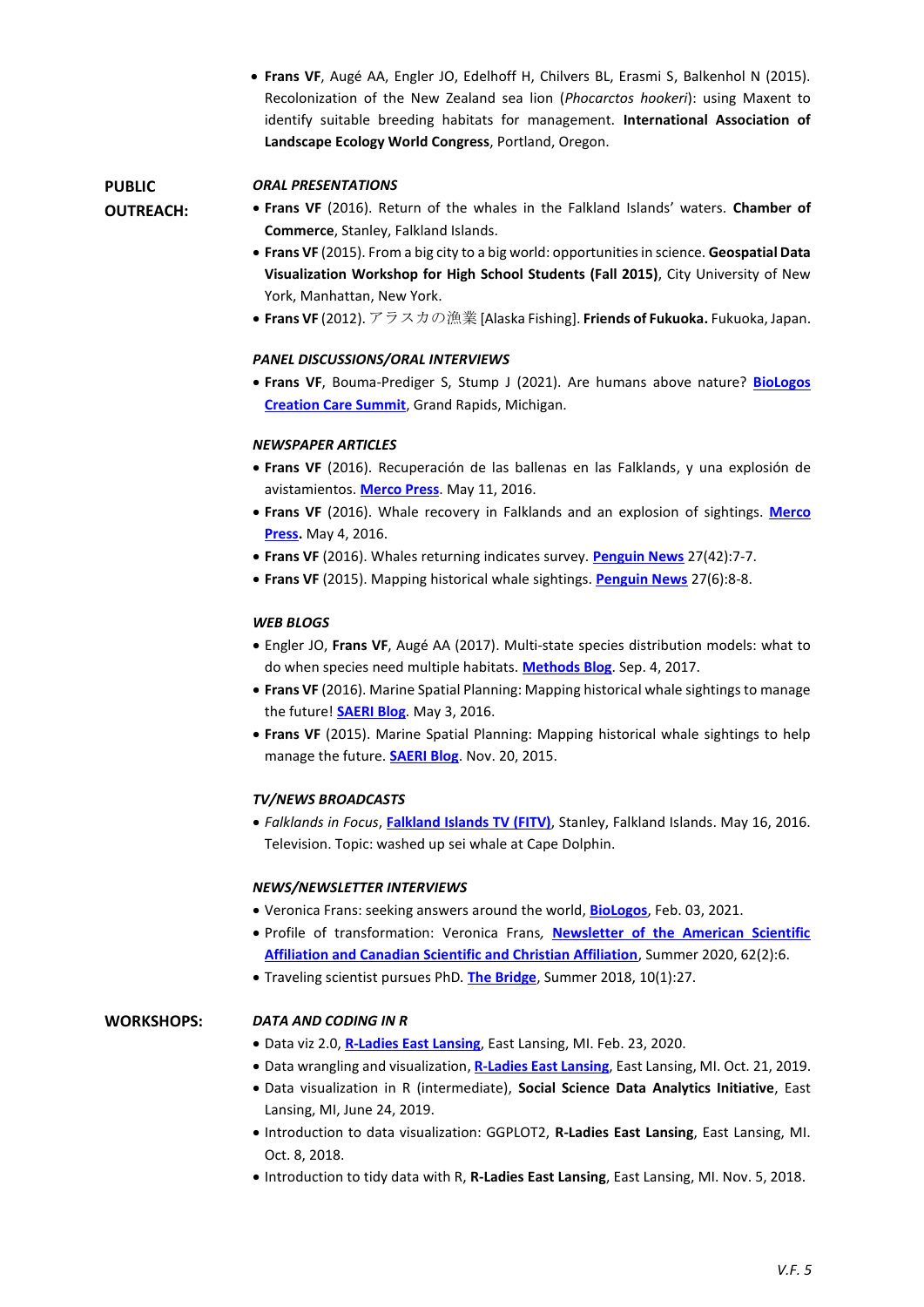### *CAREER MENTORSHIP*

- Growing in your vocation as a science professional, Online Student & Early Career Mini-Conference, **American Scientific Affiliation & Emerging Scholars Network**, Jul. 2020.
- Falling for God through your vocation. **Christian Women in Science**, Oct. 2020.
- **PEER REVIEW:** *Austral Ecology (1); Biodiversity and Conservation (2); Biological Conservation (2); Ecography (1); Ecological Applications (2); Environmental Management (1); Journal of Applied Ecology (2); Journal of Avian Biology (12); Methods in Ecology and Evolution (1)*

**PROFESSIONAL MEMBERSHIPS:** *American Scientific Affiliation (ASA); Society for Conservation Biology; International Association of Landscape Ecology (IALE); British Ecological Society; American Association for the Advancement of Science (AAAS); International Biogeography Society (IBS)*

### **PROFESSIONAL**  *ATTENDED CONFERENCES*

**DEVELOPMENT:**

• BioLogos Creation Care Summit 2021; ASA Summer Something Series 2020; ASA Meeting 2019; IALE 2016; IALE 2015

### *ATTENDED WORKSHOPS*

| • Bayesian additive regression tree (BART) species distribution models        | Apr. 2021        |
|-------------------------------------------------------------------------------|------------------|
| The International Biogeography Society (virtual)                              |                  |
| • Broader impacts of research conference                                      | Mar. 2021        |
| Michigan State University, Lansing, Michigan (virtual)                        |                  |
| • Spatial capture-recapture modeling (oSCR)                                   | Aug. 2020        |
| USGS Patuxent Wildlife Research Center (virtual)                              |                  |
| • Introduction to Generalized Additive Models (GAM) with R and mgcv           | <b>Jul. 2020</b> |
| Institute of Environmental Change and Society, University of Regina (virtual) |                  |
| • Summer Intensive on Community-Engaged Scholarship                           | Jul. 2018        |
| Michigan State University, Lansing, Michigan                                  |                  |
| • Model Data Preparation Workshop                                             | Apr. 2016        |
| US-IALE Conference 2016, Asheville, North Carolina                            |                  |
| • Introduction to HexSim Workshop                                             | <b>Jul. 2015</b> |
| <b>Species Distribution Modeling (SDM) Workshop</b>                           |                  |
| IALE World Congress 2015, Portland, Oregon                                    |                  |

### *GRADUATE-LEVEL COURSES IN MODELING AND STATISTICS*

| GRADUATE-LEVEL COURSES IN MODELING AND STATISTICS                                                   |                                                                                                                                                                                                                                                                                     |
|-----------------------------------------------------------------------------------------------------|-------------------------------------------------------------------------------------------------------------------------------------------------------------------------------------------------------------------------------------------------------------------------------------|
| • Michigan State University                                                                         | 2018 - present                                                                                                                                                                                                                                                                      |
| Geosimulation (agent-based modeling in Python) $\cdot$ Introduction to meta-analysis in             |                                                                                                                                                                                                                                                                                     |
|                                                                                                     |                                                                                                                                                                                                                                                                                     |
|                                                                                                     |                                                                                                                                                                                                                                                                                     |
|                                                                                                     |                                                                                                                                                                                                                                                                                     |
| temporal ecology · Bayesian inference Monte Carlo                                                   |                                                                                                                                                                                                                                                                                     |
| • Georg-August-University Göttingen                                                                 | 2012 - 2015                                                                                                                                                                                                                                                                         |
| Biodiversity and ecosystem functioning $\cdot$ Ecological modeling $\cdot$ Ecological models - from |                                                                                                                                                                                                                                                                                     |
| populations to networks                                                                             |                                                                                                                                                                                                                                                                                     |
| • Lincoln University                                                                                | 2012 - 2015                                                                                                                                                                                                                                                                         |
| Advanced geographic information systems $\cdot$ Research methods in ecology                         |                                                                                                                                                                                                                                                                                     |
| <b>PROFESSIONAL SOCIETIES</b>                                                                       |                                                                                                                                                                                                                                                                                     |
| • Board Member, Christian Women in Science (ASA Affiliate)                                          | 2021 - present                                                                                                                                                                                                                                                                      |
| <b>CAMPUS ACTIVITIES</b>                                                                            |                                                                                                                                                                                                                                                                                     |
| • Fisheries & Wildlife Representative, Council of Graduate Students                                 | 2019 - present                                                                                                                                                                                                                                                                      |
| • Associate, Social Science Data Analytics Initiative                                               | 2019 - 2021                                                                                                                                                                                                                                                                         |
| · Workshop Co-organizer, R-Ladies East Lansing                                                      | 2018 - 2020                                                                                                                                                                                                                                                                         |
|                                                                                                     | ecology • Modeling natural resource systems • Spatial data analysis • Spatial ecology •<br>Statistical methods in ecology and evolution $1 \& 11 \cdot$ Theoretical population and<br>community ecology $\cdot$ Modern statistical models in ecology $\cdot$ Statistical methods in |